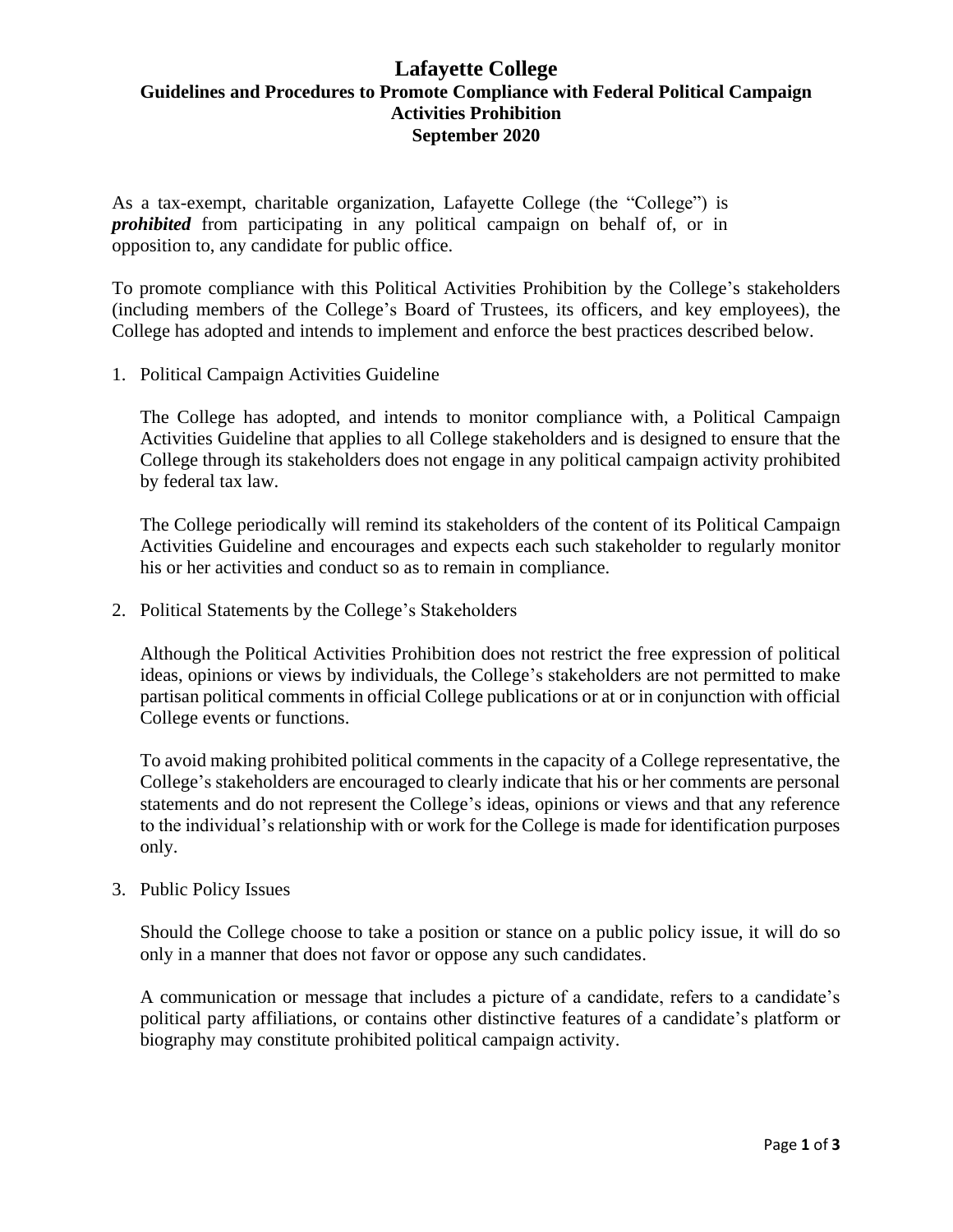## **Lafayette College Guidelines and Procedures to Promote Compliance with Federal Political Campaign Activities Prohibition September 2020**

4. Candidate Appearances

Should the College invite a candidate to speak at a College-sponsored event in his or her capacity as a political candidate it must and will:

- Provide an equal opportunity to other political candidates to participate in the same or a similar event.
- Not allow or permit any support for or opposition to the candidate, including in candidate introductions or communications concerning the candidate's attendance.
- Not allow or permit any political fundraising to occur at or in conjunction with such event.

Should the College invite a candidate to attend or speak at a College-sponsored event as a noncandidate, it must and will:

- Request that the candidate make remarks only in a non-candidate capacity.
- Refrain from making any reference to the individual's candidacy or the election
- Maintain a nonpartisan atmosphere at such event.
- Clearly indicate the capacity in which the candidate is appearing and not mention the individual's political candidacy or the upcoming election in communications announcing the candidate's attendance at the event.
- 5. Business Activities with Candidates

In the unlikely event that the College engages in a business activity (such as the sale of merchandise, provision of services or lease of facilities) with a candidate for public office, it will do so only if:

- The business activity is available on an equal basis to other candidates in the same election.
- The business activity is available to the general public.
- The fees or prices charged to candidates are the College's customary and usual fees and prices for such goods, services or use of such facilities.
- The activity is a continuing customary activity of the College.
- 6. PACs

The College does not and will not make contributions to political organizations described in section 527 of the Internal Revenue Code such as candidates' committees or political action committees.

7. Distribution of Political Materials

The College does not and will not distribute materials prepared by others that favor or oppose candidates for public office.

8. College's Website and Website Links